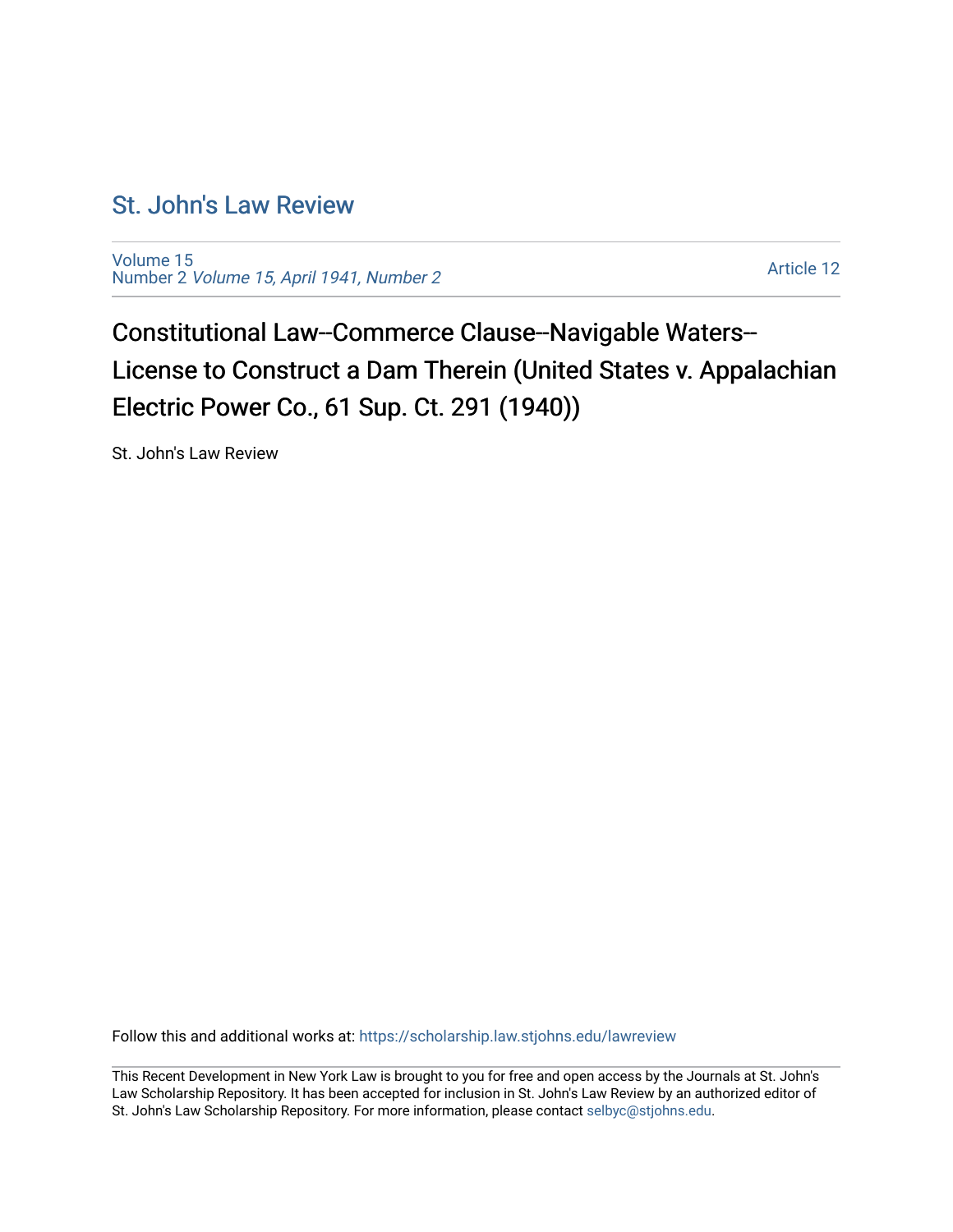## **RECENT** DECISIONS

CONSTITUTIONAL LAW-CoMmERCE CLAUSE-NAVIGABLE WAT-ERS-LICENSE TO **CONSTRUCT** A **DAM** THEREIN.-The defendant company is constructing a hydro-electric dam in the New River above Radford, Virginia where it is a riparian owner. The New River passes through Virginia and West Virginia. The Rivers and Harbors Act of 1899 prohibits the construction of a dam in any navigable water of the United States without the consent of Congress.' However, the Federal Water Power Act of 1920 created a Commission with authority to license the construction of such dams upon certain conditions-such as concern rates, accounts, control of operation and acquisition of the project by the United States at the expiration of the license.<sup>2</sup> The defendant refused a license containing the statutory provisions, on the ground that its project was not within the Commission's jurisdiction, but was willing to accept a "minor-part" license containing only such'terms as would protect the United States' interests in navigation. This offer was rejected. Thereafter, the United States commenced this suit to enjoin the construction of the dam otherwise than under a license from the Federal Power Commission, and in the alternative for a mandatory order of removal. It was alleged that the construction of the dam constituted a violation of the above-mentioned federal statutes, for it would obstruct and impair the navigability of the New, Kanawha and Ohio Rivers, and it would affect the interests of interstate and foreign commerce. The defendant denied the allegations by contending that the New River was not navigable and that, even if it were, the said conditions of the license are unrelated to navigation, are beyond the power of the Commission and without the constitutional power of Congress to authorize. The district court dismissed the bill, $\delta$  because it found: that the New River was not navigable according to the test enunciated in *The Daniel Ball* case,<sup>4</sup> that the dam would not obstruct

The lower courts rejected the government's argument that the court should consider the navigability question in the light of the effect of reasonable improvements on the waterway.

**<sup>130</sup> STAT. 1151, 33 U. S. C. A.** §§ 401, 403 **(1899).**

**<sup>249</sup> STAT.** 838, **16 U.** S. C. A. §791a (1935).

**<sup>323</sup> F.** Supp. **83** (W. D. Va. 1938).

are navigable in fact. And they are navigable in fact when they are used, or<br>are susceptible of being used, in their ordinary condition, as highways for com-<br>merce, over which trade and travel are or may be conducted in th the United States within the meaning of the acts of Congress, in contradistinc-tion from the navigable waters of the States, when they form in their ordinary condition by themselves, or by uniting with other waters, a continued highway over which commerce is or may be carried on with other States or foreign countries in the customary modes in which such commerce is conducted by water."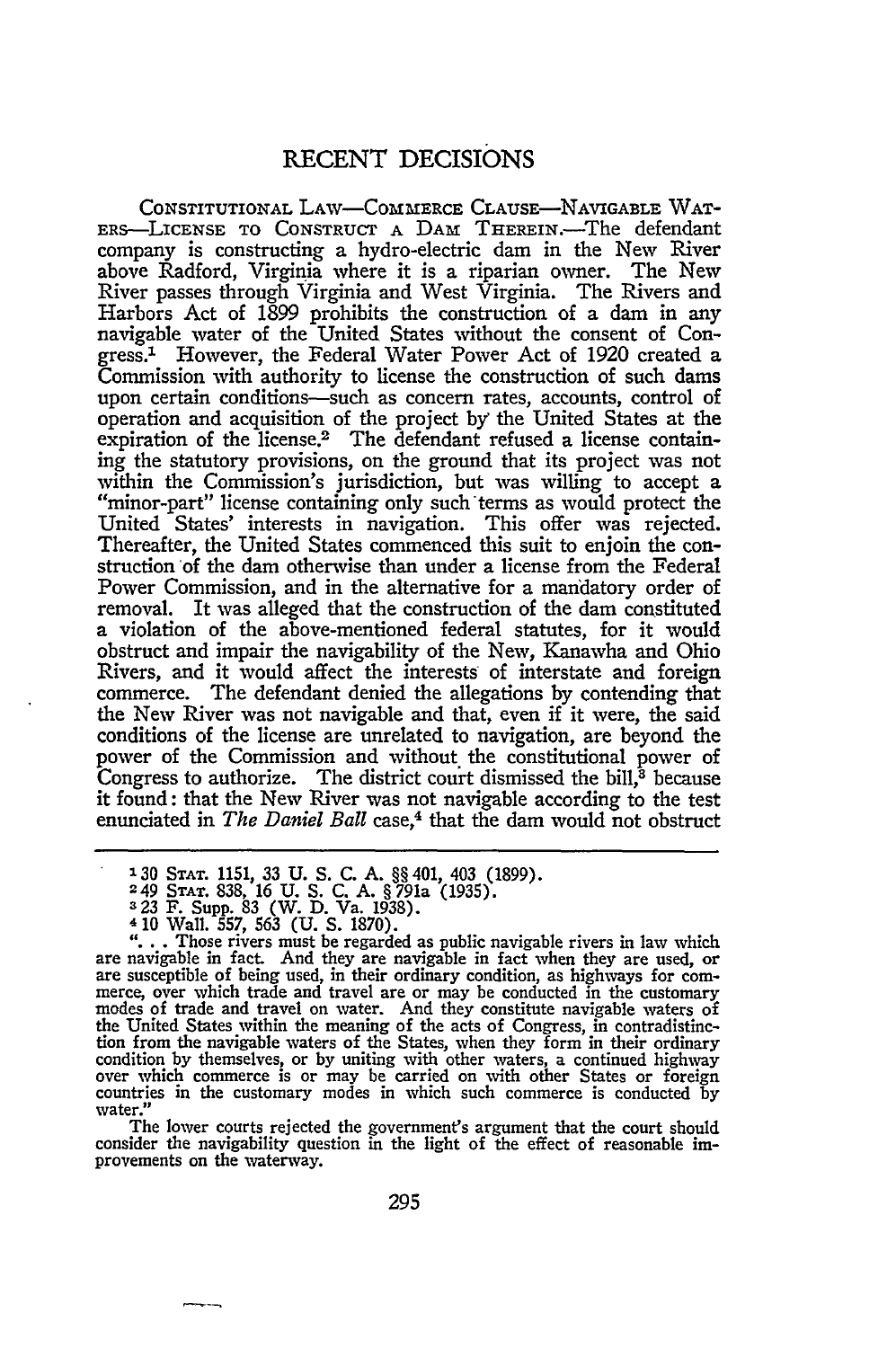the navigable capacity of any navigable river and that it would not affect the interests of interstate commerce. The circuit court of appeals, one judge dissenting, affirmed the decision of the district court.<sup>5</sup> On *certiorari* to the Supreme Court of the United States, *held,* two judges dissenting, reversed. The evidence of actual use for commerce and private purposes and of the *feasibility of interstate use after reasonable improvements of the obstructed portions* proves that the New River is navigable and, therefore, is subject to federal control" and Congress may require a license with the statutory terms for the construction of a dam therein. Also, when the navigability of a waterway of the United States is in issue the Supreme Court may reconsider the facts found **by** the two courts to determine whether the proper legal test was applied. *United States v. Appalachian Electric Power Co.,* - U. S. - 61 Sup. Ct. 291 (1940).

The commerce clause **6** implies the power of Congress to control the navigable waters which are used or are capable of use in interstate commerce. 7 Formerly, the test of navigability applied **by** the Supreme Court was that of the tidal flow,<sup>8</sup> but the present rule is navigability in fact. However, in determining whether the water course is navigable in fact, the possibility that it may be made an interstate avenue for commerce after reasonable improvements should not be excluded. The commerce clause empowers Congress not only to maintain and improve the navigability of such waterways **9** but also to protect them against obstructions placed therein **by** any person or state. It may prohibit or permit the use of or the construction or maintenance of any structures in or across the navigable waters.<sup>10</sup> This plenary power and the dominion of the United States over the flow and energy of the navigable streams enables Congress to prescribe that as a condition to the maintenance and erection of a project in its navigable waters that a license be procured from the proper federal agency.<sup>11</sup> It may, moreover, require that the license contain certain conditions such as are involved in the instant case which are unrelated to navigation, for the power of the legislature is "as broad as the needs of commerce", and, in any event, its plenary power to

**5** 107 F. (2d) **769** (C. **C. A.** 4th, 1939). 6 U. S. CoNsT. Art. I, § 8, cl. 3 ("The Congress shall have Power **\* \*** \* To regulate Commerce **\* \* \*** among the several States"). **<sup>7</sup>**Gibbons v. Ogden, 9 Wheat 1, 189 (U. S. 1824) ; Leovy v. United States,

177 U. S. 621, **632,** 20 Sup. Ct. 797, 801 (1900). **<sup>8</sup>**The Steamboat Thomas Jefferson, 10 Wheat. 428 (U. **S.** 1825). **<sup>9</sup>**Ashwander v. Tennessee Valley Authority, *297* U. **S.** 288, 56 Sup. Ct. 466

*(1936).* **<sup>10</sup>**Pennsylvania v. Wheeling & B. Bridge Co., 13 How. 518 (U. **S.** 1851);

Pennsylvania v. Wheeling & B. Bridge Co., 18 How. 421 (U. S. 1855); Union<br>Bridge Co. v. United States, 204 U. S. 364, 27 Sup. Ct. 367 (1906); Philadel-<br>phia Co. v. Stimson, 223 U. S. 605, 32 Sup. Ct. 340 (1911); Sanitary D

Chicago v. United States, 266 U. S. 405, 45 Sup. Ct. 176 (1924).<br>
<sup>11</sup> United States v. Rio Grande Irrigation Co., 174 U. S. 690, 707, 19 Sup.<br>
Ct. 770, 776 (1898); Greenleaf Lumber Co. v. Garrison, 237 U. S. 251, 268,<br>
35

تشفسك